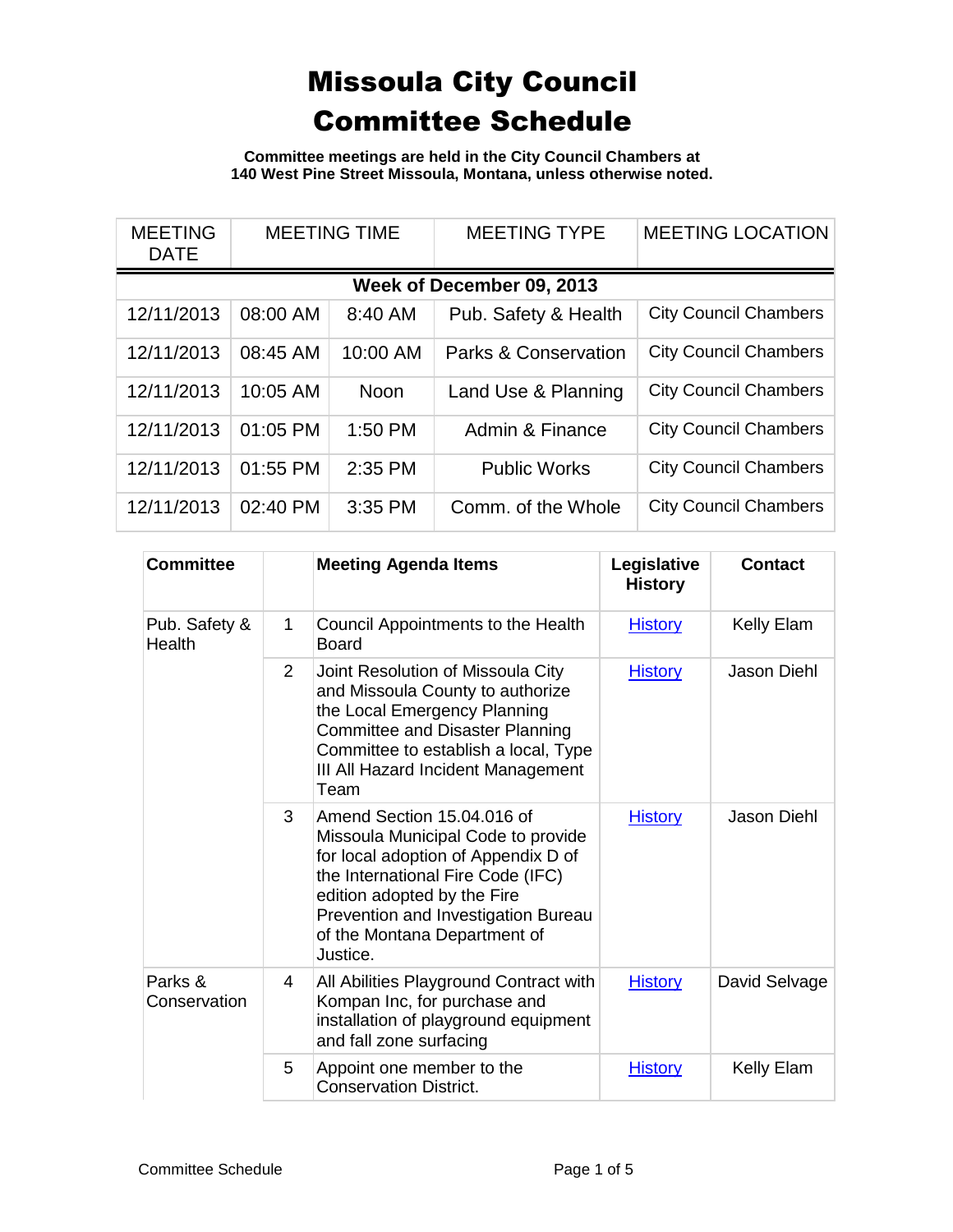**Committee meetings are held in the City Council Chambers at 140 West Pine Street Missoula, Montana, unless otherwise noted.**

|                        | 6              | Master Fee Schedule For Facility<br>Use, Reservations, Contracts,<br>Permits & Programs 2014.                                                                                                                                                                                                                                                                                                                                                      | <b>History</b> | <b>Shirley Kinsey</b>                      |
|------------------------|----------------|----------------------------------------------------------------------------------------------------------------------------------------------------------------------------------------------------------------------------------------------------------------------------------------------------------------------------------------------------------------------------------------------------------------------------------------------------|----------------|--------------------------------------------|
|                        | $\overline{7}$ | Fire Management Plan for City of<br>Missoula Open Space/Conservation<br>Lands                                                                                                                                                                                                                                                                                                                                                                      | <b>History</b> | Dave<br>Strohmaier                         |
|                        | 8              | Agreement for Lighting the Madison<br><b>Street Pedestrian Bridge</b>                                                                                                                                                                                                                                                                                                                                                                              | <b>History</b> | <b>Adam Hertz</b><br>and Cynthia<br>Wolken |
| Land Use &<br>Planning | 9              | an interim urgency zoning ordinance<br>amending Title 20, Missoula City<br><b>Zoning Ordinance Section</b><br>20.75.070: "Regulation of Specific<br>Types of Signs," sub-section H:<br>"Sidewalk Signs," to increase the<br>number of allowable sidewalk signs<br>for each business from one to two<br>and to revise the requirement that<br>the sidewalk sign be placed<br>immediately in front of the building<br>where the business is located. | <b>History</b> | Dave<br>Strohmaier,<br>Jason Wiener        |
|                        | 10             | Conditional use request for micro-<br>brewery and micro-distillery at 139<br>East Main St.                                                                                                                                                                                                                                                                                                                                                         | <b>History</b> | Mary McCrea                                |
|                        | 11             | Council Appointments to the<br><b>Planning Board</b>                                                                                                                                                                                                                                                                                                                                                                                               | <b>History</b> | Kelly Elam                                 |
|                        | 12             | Council Appointments to the Historic<br><b>Preservation Board</b>                                                                                                                                                                                                                                                                                                                                                                                  | <b>History</b> | Kelly Elam                                 |
|                        | 13             | <b>Ordinance Establishing Certain</b><br>Social Service Use Zoning<br>Regulations                                                                                                                                                                                                                                                                                                                                                                  | <b>History</b> | <b>Tom Zavitz</b>                          |
| Admin &<br>Finance     | 14             | Reappointment to the Urban<br><b>Transportation District Board</b>                                                                                                                                                                                                                                                                                                                                                                                 | <b>History</b> | John Engen                                 |
|                        | 15             | City Council Meeting Schedule 2014                                                                                                                                                                                                                                                                                                                                                                                                                 | <b>History</b> | Marty Rehbein                              |
|                        | 16             | Council appointment to the Missoula<br><b>Civic Television Advisory</b><br>Commission                                                                                                                                                                                                                                                                                                                                                              | <b>History</b> | Kelly Elam                                 |
|                        | 17             | A resolution authorizing the<br>execution and delivery of property<br>schedule nos. 4 and 5 with respect<br>to the Master Tax-Exempt<br>Installment Purchase Agreement                                                                                                                                                                                                                                                                             | <b>History</b> | Leigh Griffing                             |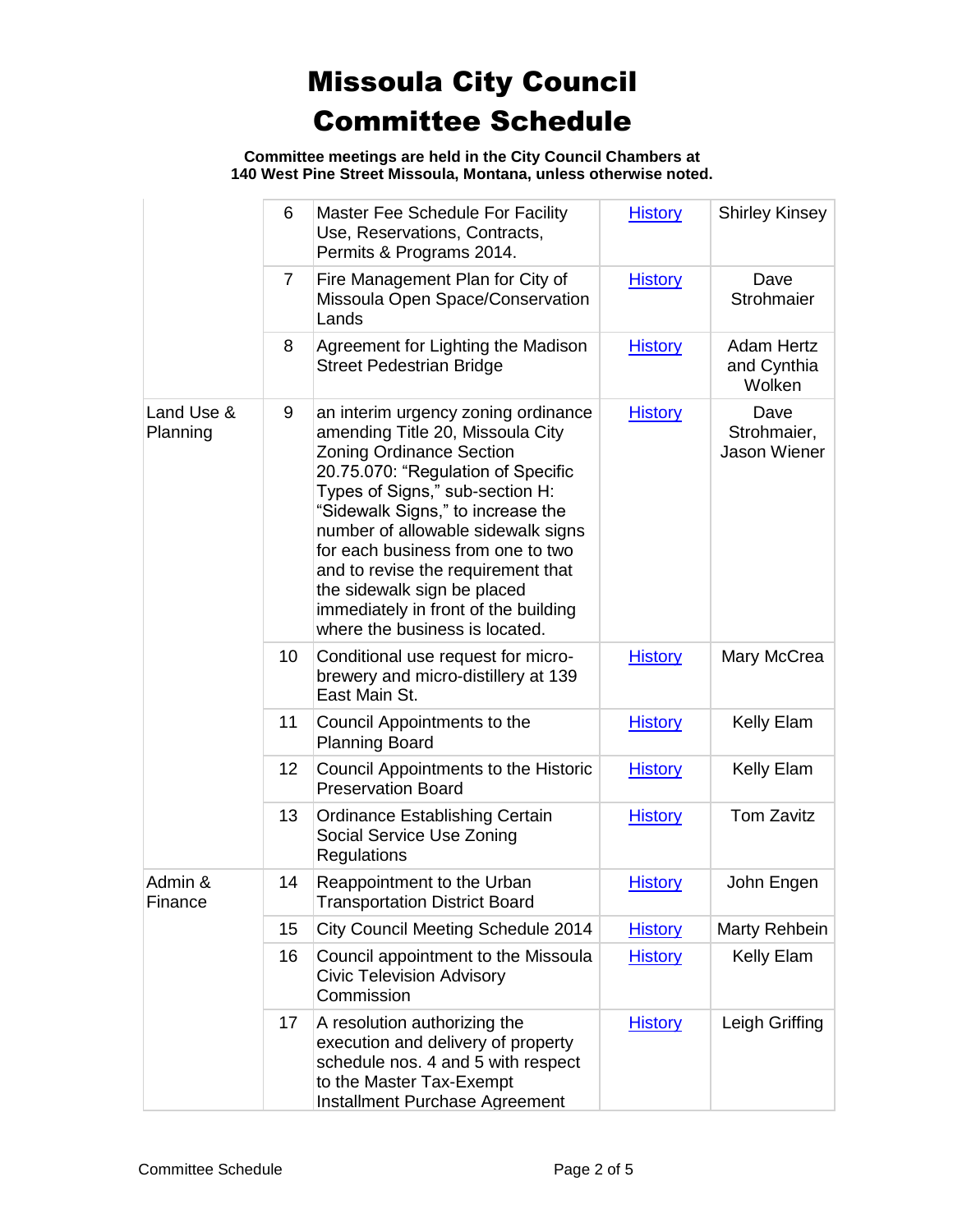**Committee meetings are held in the City Council Chambers at 140 West Pine Street Missoula, Montana, unless otherwise noted.**

|                       |    | with U.S. Bancorp Government<br>Leasing and Finance, Inc.                                   |                |                       |
|-----------------------|----|---------------------------------------------------------------------------------------------|----------------|-----------------------|
| <b>Public Works</b>   | 18 | <b>Bid Award for Automated Flow</b><br><b>Injection Chemical Analysis System</b>            | <b>History</b> | <b>Starr Sullivan</b> |
|                       | 19 | Purchase of Engineering inspection<br>vehicle                                               | <b>History</b> | Jack Stucky           |
|                       | 20 | Purchase of Police community<br>service and administrative vehicles                         | <b>History</b> | Jack Stucky           |
|                       | 21 | <b>Review Resolution 7482</b><br>accomplishments of reducing fuel<br>and energy consumption | <b>History</b> | Dave<br>Strohmaier    |
|                       | 22 | Purchase of Engineering inspection<br>vehicle                                               | <b>History</b> | <b>Jack Stucky</b>    |
|                       | 23 | Purchase of Urban Forestry pickup                                                           | <b>History</b> | Jack Stucky           |
| Comm. of the<br>Whole | 24 | Citywide program and policy review<br>to inform the FY 2015 budget<br>development           | <b>History</b> | Alex Taft             |

*The following items have been referred to City Council committees, but the committees will not discuss them in the coming week:*

| <b>Committee</b>        |                | <b>Held Meeting Agenda Items</b>                                                   | Legislative<br><b>History</b> | <b>Contact</b>        |
|-------------------------|----------------|------------------------------------------------------------------------------------|-------------------------------|-----------------------|
| Admin &<br>Finance      | 1              | Discussion of Remote Attendance or<br><b>Proxy Voting</b>                          | <b>History</b>                | <b>Caitlin Copple</b> |
|                         | $\overline{2}$ | Journal vouchers                                                                   | <b>History</b>                |                       |
|                         | 3              | Budget transfers.                                                                  | <b>History</b>                |                       |
|                         | 4              | Disposition of surplus City land.                                                  | <b>History</b>                | Nancy Harte           |
|                         | 5              | Discussion & review of City business<br>licensing rules, practices and fees.       | <b>History</b>                | <b>Adam Hertz</b>     |
| Parks &<br>Conservation | 6              | Parks Department Turf Management<br>Program                                        | <b>History</b>                | <b>Bob Worthen</b>    |
|                         | $\overline{7}$ | Discuss the City's strategy to<br>complete a boundary survey of<br>Greenough Park. | <b>History</b>                | Dave<br>Strohmaier    |
|                         | 8              | Agreement for lighting the Madison<br>St. Pedestrian Bridge                        | <b>History</b>                | Donna Gaukler         |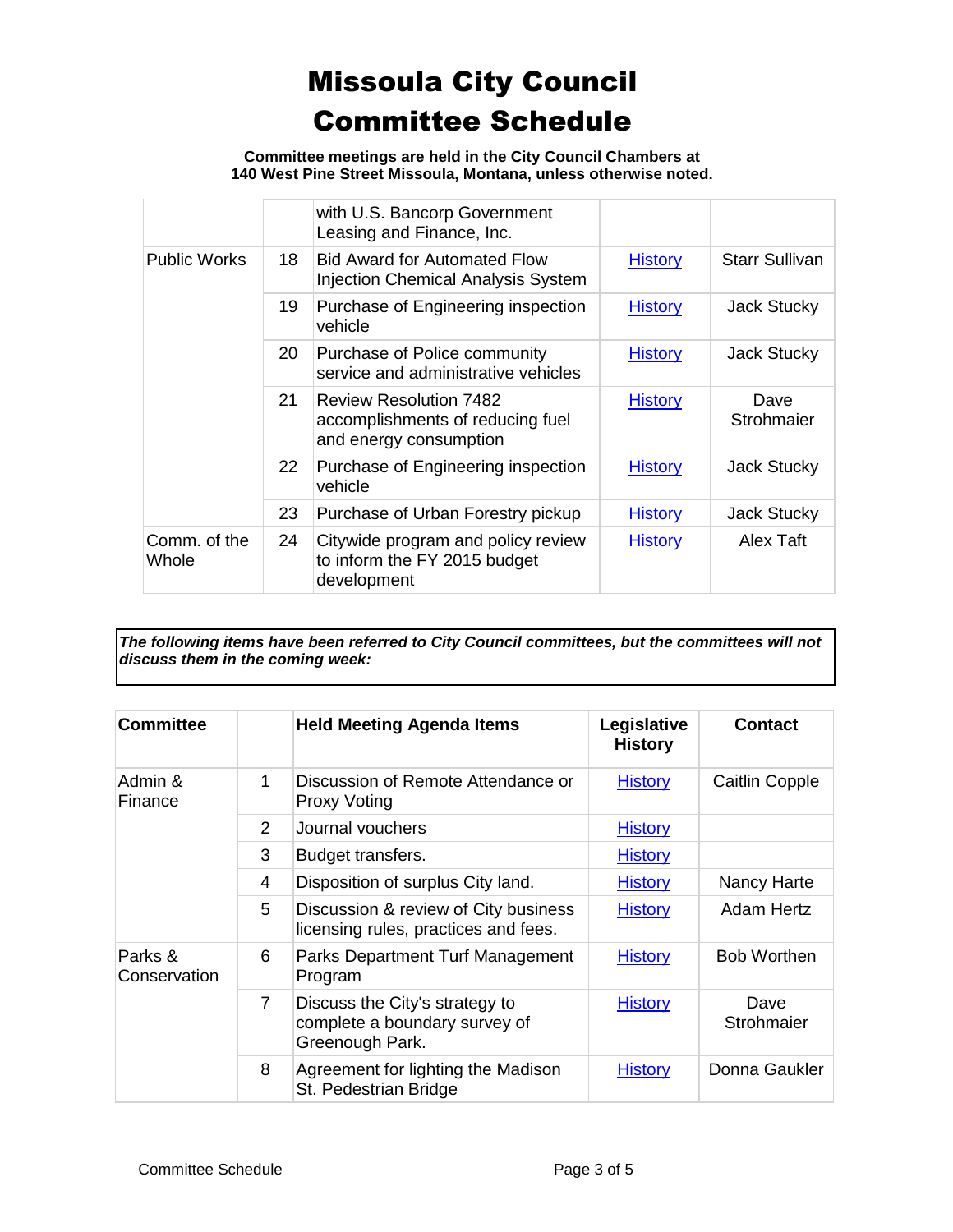**Committee meetings are held in the City Council Chambers at 140 West Pine Street Missoula, Montana, unless otherwise noted.**

| Comm. of the<br>Whole   | 9  | Missoula County Public Schools<br>planning update                                                                                                                                                                             | <b>History</b> | Jason Wiener          |
|-------------------------|----|-------------------------------------------------------------------------------------------------------------------------------------------------------------------------------------------------------------------------------|----------------|-----------------------|
| Comm. of the<br>Whole   | 10 | <b>Updates from Council representatives</b><br>on the Health Board, Community<br>Forum, Transportation Policy<br>Coordinating Committee, other<br>boards and commissions as<br>necessary. (Ongoing)                           | <b>History</b> | Ongoing               |
|                         | 11 | Update from Missoula Economic<br>Partnership President/CEO James<br>Grunke                                                                                                                                                    | <b>History</b> | <b>Marilyn Marler</b> |
|                         | 12 | Conference updates and information<br>sharing                                                                                                                                                                                 | <b>History</b> | <b>Marilyn Marler</b> |
|                         | 13 | Bi-annual meeting with the Chamber<br>of Commerce                                                                                                                                                                             | <b>History</b> | <b>Marilyn Marler</b> |
|                         | 14 | Propose the City Council be a<br>member unit of the Missoula<br>Chamber of Commerce.                                                                                                                                          | <b>History</b> | <b>Dick Haines</b>    |
|                         | 15 | Every Voice Engaged--A Municipal<br>Gaming Tool to engage the public in<br>budget prioritization                                                                                                                              | <b>History</b> | <b>Caitlin Copple</b> |
| Land Use &<br>Planning  | 16 | Reappointment to the City Board of<br>Adjustment.                                                                                                                                                                             | <b>History</b> | John Engen            |
|                         | 17 | Council Appointments to the Design<br><b>Review Board</b>                                                                                                                                                                     | <b>History</b> | Kelly Elam            |
|                         | 18 | Annexation, (see separate list at City<br>Clerk's Office for pending<br>annexations) (Ongoing in committee)                                                                                                                   | <b>History</b> |                       |
|                         | 19 | Amend Article 7. Error Corrections<br>and Adjustments to the subdivision<br>regulations to allow for restrictions or<br>conditions placed on a plat by the<br>governing body to be amended or<br>removed by a future council. | <b>History</b> | <b>Jon Wilkins</b>    |
|                         | 20 | Discussion of City planning issues<br>with members of the Planning Board.                                                                                                                                                     | <b>History</b> | <b>Bob Jaffe</b>      |
| Pub. Safety &<br>Health | 21 | Fire Department update.                                                                                                                                                                                                       | <b>History</b> | Jason Diehl           |
|                         | 22 | Discussion of sexual assault<br>prevention campaign and<br>consideration of unfunded crime<br>victim advocate urban outreach                                                                                                  | <b>History</b> | <b>Caitlin Copple</b> |